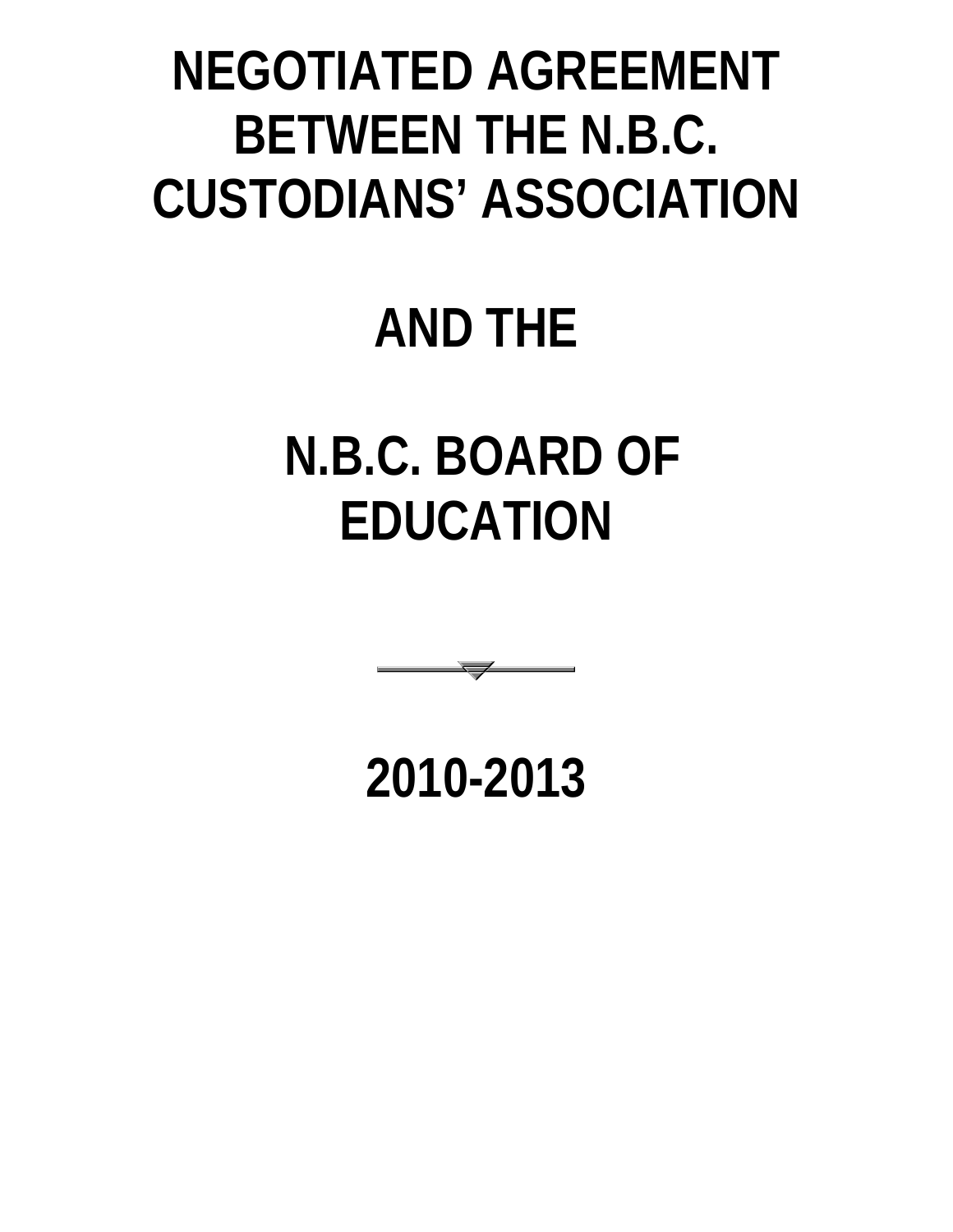# **ARTICLE I - Recognition**

The Board hereby recognizes the N.B.C. Regional Custodians Association as the exclusive representative for collective negotiations concerning grievances and terms and conditions of employment for the following personnel:

# Custodians Auxiliary Personnel Maintenance Worker

## **ARTICLE II - Negotiations Procedures**

The parties agree to enter into collective negotiations in accordance with Chapter 123, Public Laws of 1974, in good faith effort to reach agreement of terms and conditions of employment. Good faith negotiations will begin with the Board receiving contract proposals from the association prior to October 30<sup>th</sup> and to respond to said proposal prior to November 30<sup>th</sup> unless an extension is mutually accepted by each party.

Final ratification of such agreements is subject to final approval by both parent organizations. Any change in the signed agreement can only be executed by both parties in writing.

#### **ARTICLE III - Grievance Procedure**

1. Definition

A grievance is a claim by an employee or the Association based upon the interpretation, application, or violation of this agreement.

2. Purpose

The purpose of this procedure is to secure, at the lowest possible level, equitable solutions to the problem or problems, which may from time to time arise affecting employees. Both parties agree that these procedures will be kept as informal and confidential as may be appropriate at any level of the procedure.

3. Time Limits

The number of days indicated at each level should be considered, as flexible within reason and every effort should be made to expedite the process.

Failure to file a grievance within thirty (30) days of the occurrence complained of shall be deemed to constitute an abandonment of the grievance.

Level One

An employee with a grievance shall first discuss it with his immediate superior - in most cases the employee designated as the Director of Facilities. This can be done either directly or through the Association's representative, with the objective of resolving the matter informally.

Level Two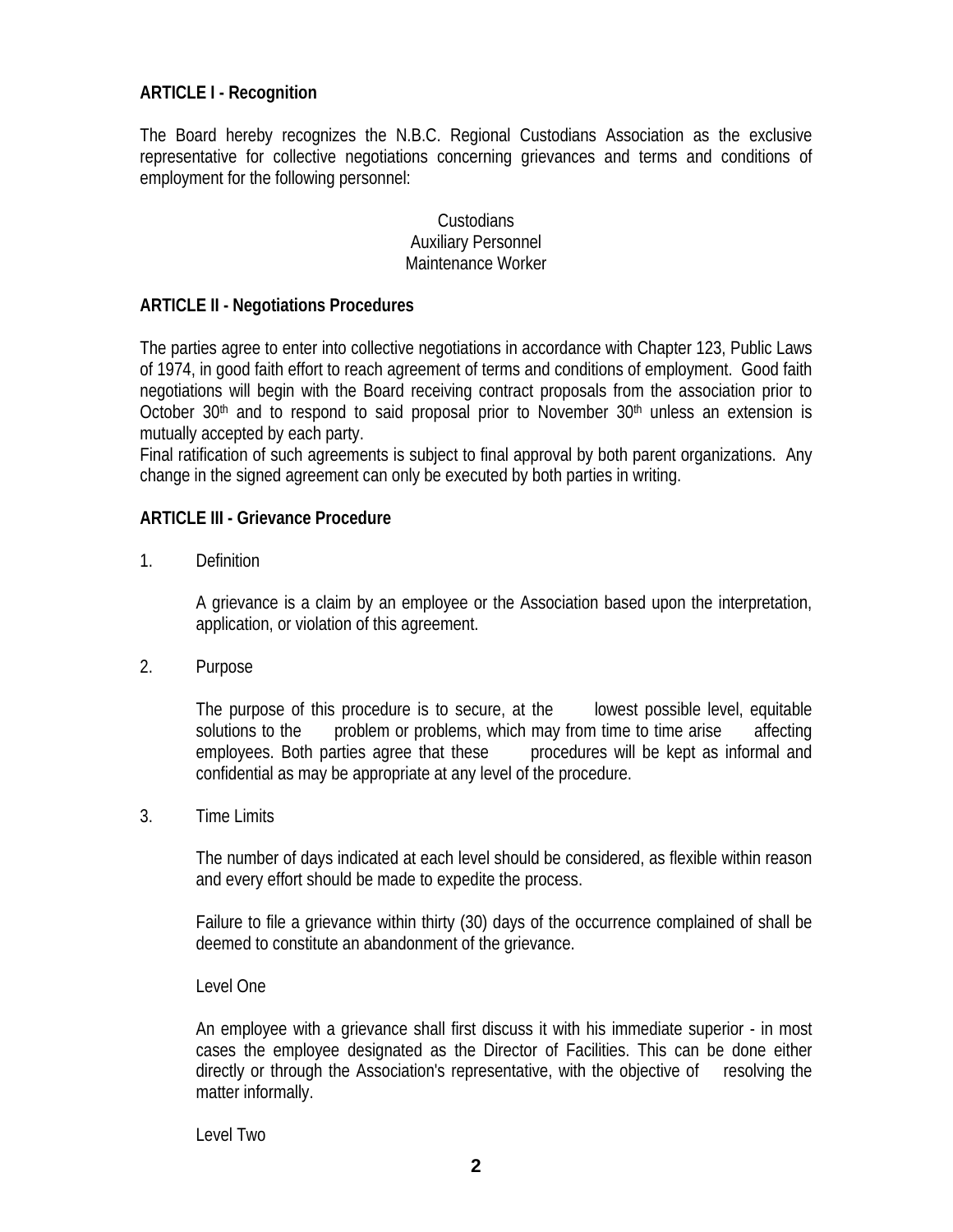If the aggrieved person is not satisfied with the disposition of the grievance at level one, he may put his grievance in writing and it should be presented to the Business Administrator who should respond within five (5) school days after receiving the written grievance.

## Level Three

In the event the aggrieved person is not satisfied with the disposition at level two, said grievance may be submitted to the Superintendent of Schools who should respond within five (5) school days after receiving the written grievance.

## Level Four

In the event the aggrieved person is not satisfied with the disposition of his grievance by the Superintendent, said person may submit the grievance to the Board of Education which will take action at its next regularly scheduled meeting and respond to the aggrieved person within five (5) school days thereafter through the Secretary to the Board of Education.

## Level Five

- a. If the aggrieved person is not satisfied with disposition of his grievance at Level Four, or if no decision has been rendered by the Board within thirty (30) days after the grievance was delivered to the Board, he may request in writing the Association submit the grievance to arbitration. If the Association determines that the grievance is meritorious, it may submit the grievance to arbitration within fifteen (15) days after receipt of the request by the aggrieved person. The affected employee must abide by the majority decision of the Association and may not personally take the Board to arbitration following a rejection of his grievance by the Association.
- b. The arbitration procedure shall only be used in the processing of grievances, which arise out of violation of the employee contract. Employees processing grievances involving administrative decisions shall use channels already guaranteed by Board policy up to and including a full and open hearing before the Board of Education.
- c. Within ten (10) days after such written notice of submission to arbitration, the Board and the Association shall attempt to agree upon a mutually acceptable arbitrator and shall obtain a commitment from said arbitrator to serve. If the parties are unable to agree upon an arbitrator or to obtain such a commitment within the specified period, a request for a list of arbitrators may be made to the American Arbitration Association by either party. The parties shall then be bound by the rules and procedures of the American Arbitration Association in the selection of an arbitrator.
- d. The arbitrator so selected shall confer with the representatives of the Board and the Association and hold hearings promptly and shall issue his decision not later than twenty (20) days from the date of the close of the hearings or, if oral hearings have been waived, then from the date the final statements and proofs on the issues are submitted to him. The arbitrator's decision shall be in writing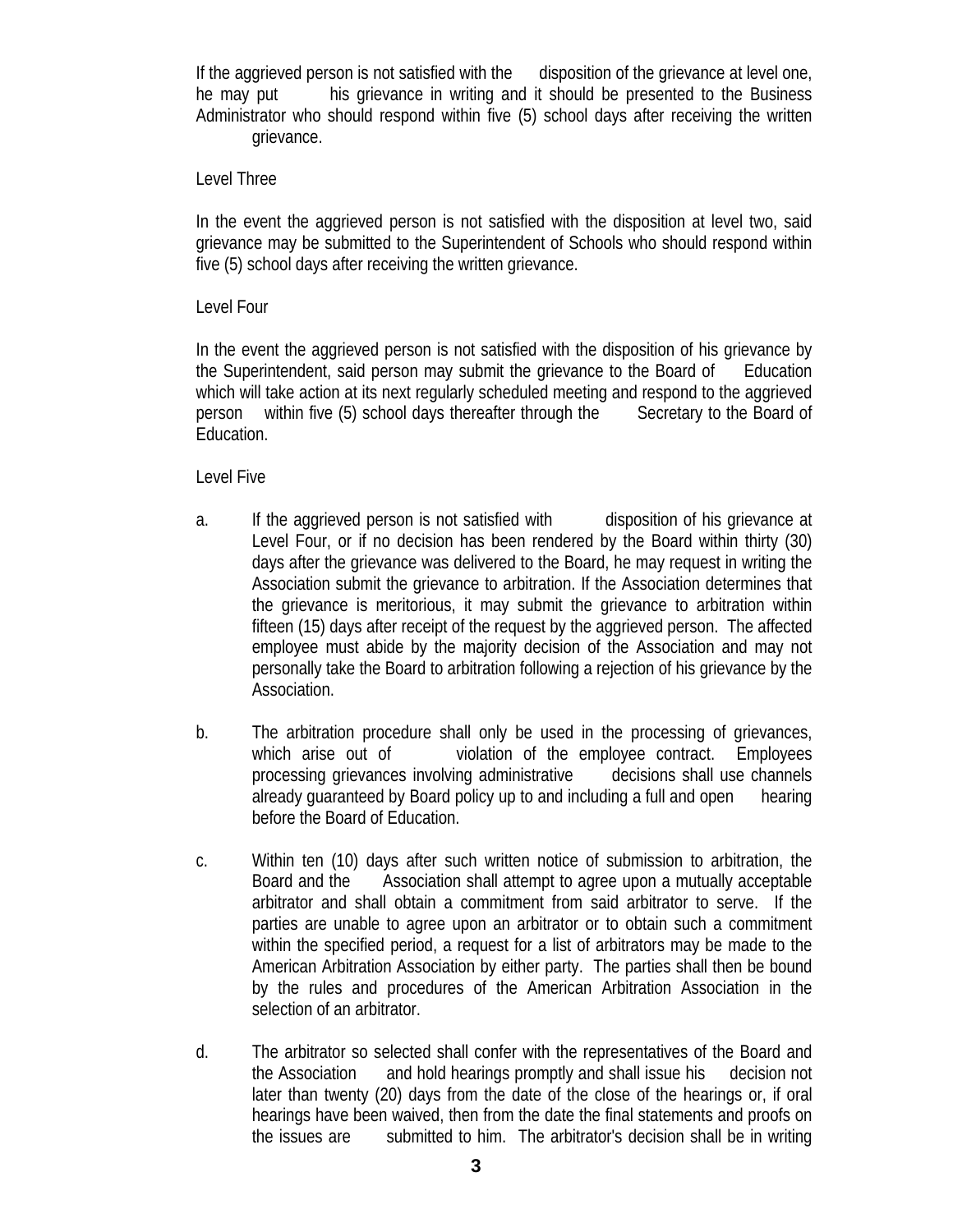and shall set forth his findings of facts, reasoning and conclusions on the issues submitted. The arbitrator shall be without power or authority to make any decision, which requires the commission of an act prohibited by law or which is violative of the terms of this agreement. The decision of the arbitrator shall be submitted to the Board and the Association and shall be final and binding on all parties.

- e. The costs for the services of the arbitrator, including per diem expenses, if any, and actual and necessary travel, subsistence expenses and the costs of the hearing room shall be borne equally by the Board and the Association. Any other expenses incurred shall be paid by the party incurring same.
- 4. Rights to Representation

Any aggrieved person may be represented at all stages of the grievance procedure by himself, or at his option, a representative of the local association.

5. Group Grievance

If, in the judgment of the Association, a grievance affects a group or class of employees, the Association may submit such grievance in writing directly to the Business Administrator, and the processing of such grievance shall be commenced at level two.

6. Separate Grievance File

All documents, communications and records dealing with the processing of a grievance shall be filed in a separate grievance file and shall not be in a personal file of the participant.

7. Meetings and Hearings

All meetings and hearings under this procedure shall not be conducted in public and shall include only the parties of interest.

Forms will be designed mutually and printed by the school and provided for standardized grievances.

# **ARTICLE IV - Rights and Responsibilities**

- 1. Except as expressly provided otherwise in this agreement, the determination and administration of school policy, the operation and management of the schools, and the direction of employees are vested exclusively in the Board.
- 2. During the length of this agreement, the association agrees not to engage in any strike, work stoppage, honoring of picket lines, or work slow downs in any form.
- 3. Whenever any representative of the association or any employee is mutually scheduled by both parties to take part in any meeting, negotiations, conferences, during working hours, he shall suffer no loss in pay.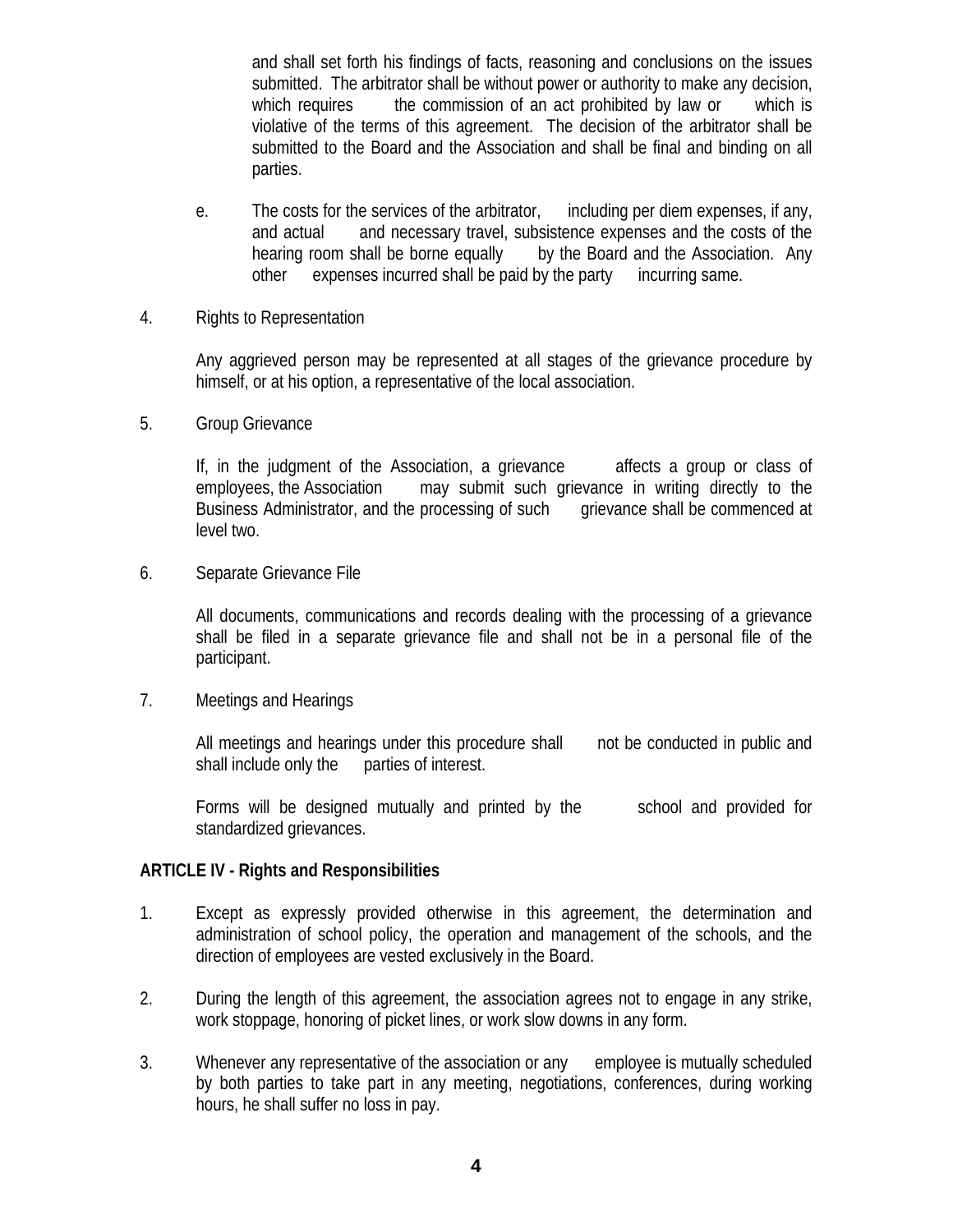- 4. The association and its representatives shall have the right to use school buildings at reasonable hours for meetings. The locations requested shall be subject to the approval of the Building Principal.
- 5. No employee shall be disciplined without just cause. Discipline may include, but not be limited to, oral and written reprimands, fines, increment withholdings, suspensions without pay, and mid-contract discharges, but shall not include the non-renewal of a non-tenured employee. Disciplines shall be applied in a non-discriminatory fashion. The discipline to be imposed shall be determined on a case-by-case basis, and shall take into account the nature of the offense, the number of previous offenses of any kind, the length of service of the employee, the general employment record of the employee, and any mitigating circumstances.

# **ARTICLE V - Emergency and Personal Leave**

- 1. Every employee will be granted emergency and/or personal leave in the amount described below without salary deduction for urgent personal or emergency reasons:
	- A. Three (3) days per year for personal, legal, religious, business or family matters which urgently require absence during working hours. Application to the administration shall be made twenty-four (24) hours in advance, except in case of extreme emergency, and the reasons for taking such leave other than it is being taken under this category, need not be stated.

Unused personal days shall be accumulated from year to year. Maximum available personal days in any given year will be five (5).

A maximum of two (2) custodians will be granted personal leave on any one shift. In the event that more than two (2) custodians apply for personal leave on any one shift, leaves shall be granted to the custodian whose application is first received. This maximum shall not apply on religious holidays.

Except in case of an emergency, no personal leave shall be granted the day before or the day after a holiday. If an emergency does occur the day before or the day after a holiday, the circumstances of the emergency must be stated.

- B. 1. Five (5) days at any one time and per occurrence in the event of death of the spouse, parent, child, or sibling.
	- 2. Three (3) days at any one time and per occurrence in the event of the death of a mother/father-in-law, sister/brother-in-law, daughter/son-in-law, grandparents or grandchildren.
	- 2. Three (3) days per year in the event of serious illness of the spouse, child, parent, or grandparent.

These days are in no way accumulative.

2. Jury Duty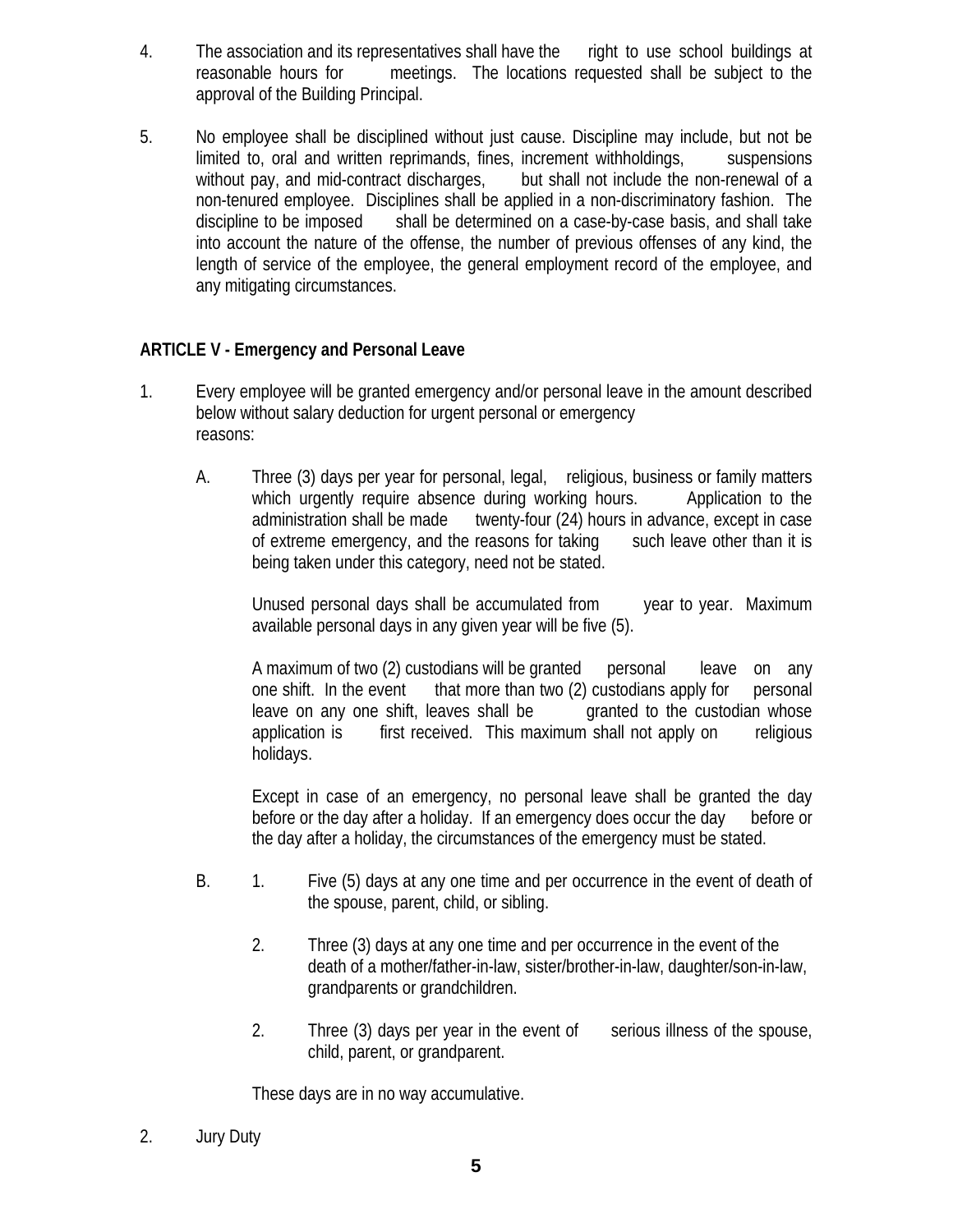The Board wholeheartedly supports requests for jury service when submitted with court request. The salary paid to such employee shall be the difference between jury pay and the average daily earnings of such employees.

# **ARTICLE VI-SICK LEAVE**

- 1. The Board shall provide twelve (12) sick leave days per year without loss of pay for all covered employees. Unused sick leave days are to accumulate as long as the employee is employed in the district. (The Board shall provide ten sick days per year to all employees on a 10-month contract.)
- 2. All employees shall be given written accounting of accumulated sick days no later than September 15 of each year.
- 3. All employees, upon retirement from service under the Public Employees Retirement System and after 10 continuous years of service, shall be reimbursed for all unused sick days at the rate of fifty dollars (\$50) for each day of unused sick leave. This payment shall not exceed \$8,000.

The payout shall be made as a lump sum payment in July of the ensuing school year and shall be made to a 403(b) account in the employee's name.

- 4. Subject to 24-hour advance notice, proof of visit, and approval of the supervisor, if an employee wishes to request two or less hours for a doctor's appointment, he may make this time up on the same day without being charged sick leave.
- 5. An employee who uses zero (0) sick days in a year will receive \$750.00 in one lump sum.

An employee who uses one (1) sick day in a year will receive \$500.00 in one lump sum.

An employee who uses two (2) sick days in a year will receive \$300.00 in one lump sum.

#### **ARTICLE VII - Maternity Leave of Absence**

Pregnancy leaves will be granted in adherence to the guidelines set forth by the New Jersey Division of Civil Rights.

# **ARTICLE - VIII - Leaves of Absence**

Leaves of absence without pay may be granted by the Board for just cause. No benefit shall be paid by the Board to any employee during a leave of absence without pay.

All benefits to which an employee was entitled at the time of his leave of absence shall be restored within the confines of the contract under which he returns. All extensions or renewals of leaves shall be applied for and granted in writing.

Payment of medical insurance premiums during such leave of absence shall be the responsibility of the employee.

#### **ARTICLE IX - Fringe Benefits**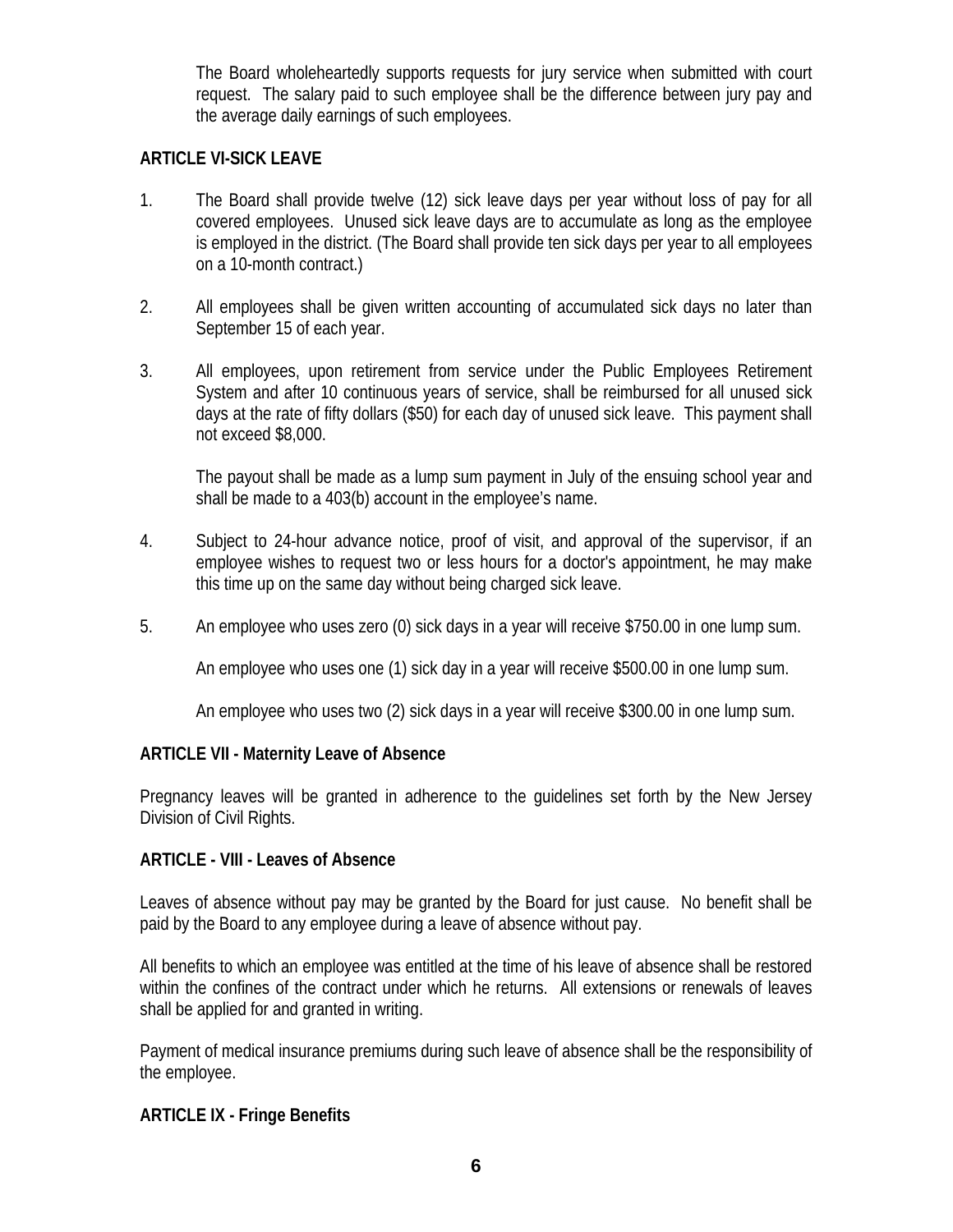- A. Medical Insurance
	- 1. The Board will pay the premium of the New Jersey Blue Cross and Blue Shield Blue Select health program,(otherwise known as Horizon PPO) which shall be the base health plan for the district. Said plan shall have the following provisions effective July 1, 2007:

>a fifteen dollar (\$15) office co-pay, and shall include well baby care and adult physicals. >an out-of-network deductible of \$200 single and \$400 family. >a fifty dollar (\$50) emergency room co-pay. >out-patient therapy (e.g. speech, physical or occupational} limited to 60 visits per benefit period. >chiropractic visits limited to 60 visits per benefit period. >in-patient, non-biological based mental health visits limited to 45 days in-patient

- 2. The terms, conditions, rules and limitations as provided for by the contracts of the insurance and underwriting companies will govern.
- 3. The medical program shall include a mandatory second surgical opinion with a 50% penalty.
- 4. During each year of this agreement, bargaining unit members, who are eligible for family coverage or husband/wife coverage in the basic health insurance program, may voluntarily waive their enrollment in this program by submitting proof that they are covered in another insurance program. Employees who waive such coverage shall receive from the Board one-half (1/2) of the premium cost that the Board would have paid on their behalf if they had remained in the District's insurance program. The date of reimbursement shall be June 30. The employee's opt-out form is available through the Business Office.
- B. Dental Insurance
	- 1. The Board will pay the premium of the New Jersey Blue Shield Dental Program, at the going family rate, for complete "100+ Program". This program includes Preventive/Diagnostic Services and Treatment/Therapy Services and the following riders: Treatment Services Plus, Prosthodontics, Periodontics, Orthodontics, Inlays/Crowns, and Oral Surgery. Effective July 1, 1998, the yearly maximum under the dental plan shall increase to \$2,000. Effective at the same time, the Board shall implement a passive PPO overlay on the dental plan.
	- 2. The terms, conditions, rules and limitations as provided for by the contracts of insurance and the underwriting companies will govern.
- C. Uniforms

Uniforms will be issued, at Board expense, to each employee on or before July 1. Said uniforms shall include three (3) work uniforms per year, work shoes, rain gear and a jacket.

An employee may choose between uniform shirts and pants up to six articles of clothing (i.e. 6 pants – no shirts). Out-door employees may choose coveralls instead of a jacket. Rain gear will be made available for each employee upon request. Work shoes must be safety rated by a recognized rating agency (OSHA). Evidence of work shoe rating is required to process reimbursement.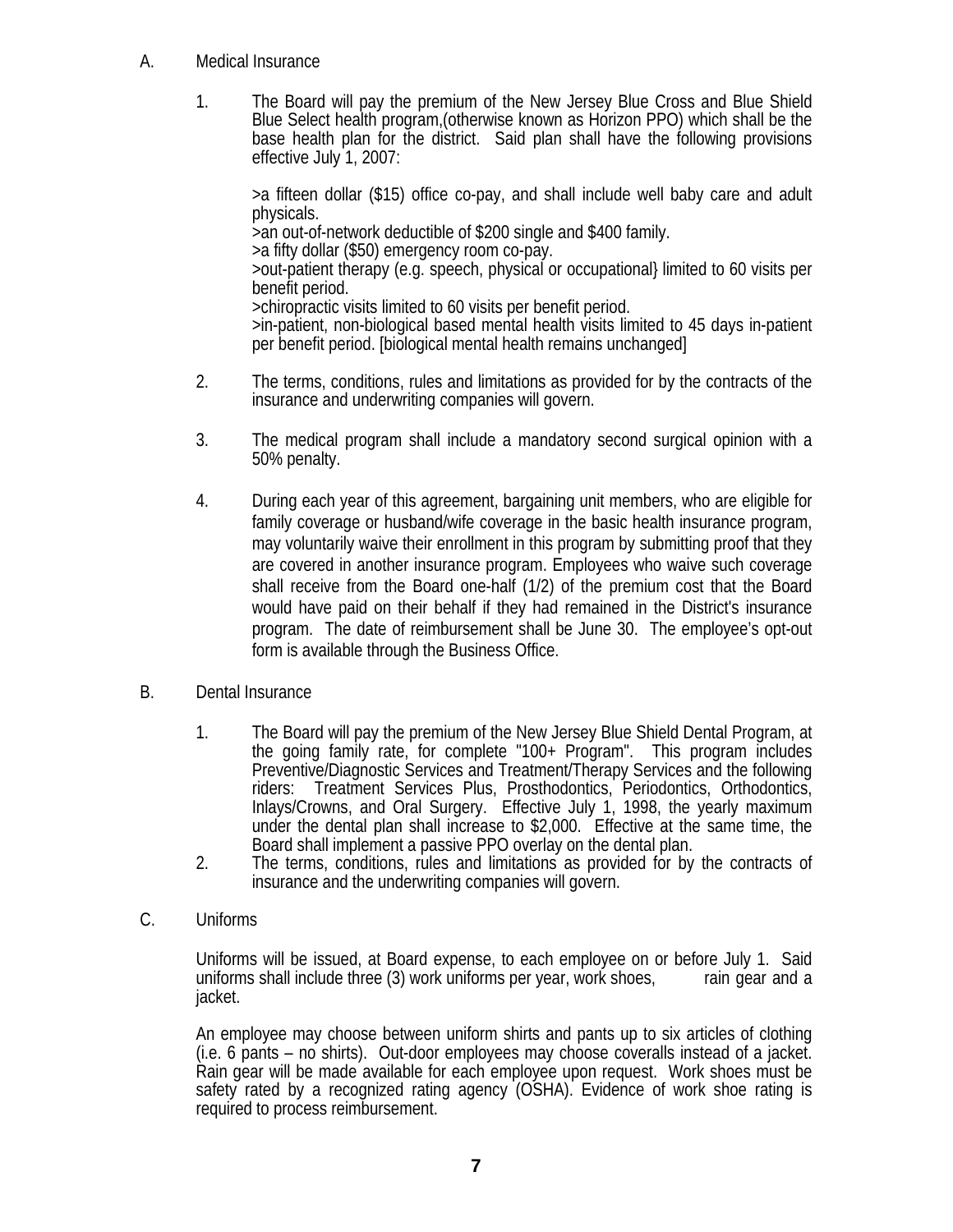Note: Reimbursement for work shoes will total \$125 per employee per year. Payment will be made to employee in a timely manner, upon presentation of

receipt.<br>The Board of Education will make every effort to provide new employees uniforms within thirty (30) work days following their probation period.

D. Medical and Dental After Retirement

Provided that the employee is not eligible to be enrolled in the New Jersey State Health Benefits Program, The Board of Education agrees that any employee of this unit after fifteen (15) years of continuous employment within the district and who retires into the pension system, said Board of Education will pay for the Blue Cross/Blue Shield, Rider "J", Major Medical, Dental Program, and Prescription Plan for a four (4) year period.

E. Prescription Plan

The Board of Education will pay the premium of the New Jersey Blue Cross Prescription Plan for the employee and family. The prescription co-pay will be twenty dollars (\$20) for brand name, ten dollars (\$10) for generic drugs. Chronic illness prescriptions can be obtained through a mail order program with a one time co-pay for each mail order supply of twenty dollars (\$20) for brand name and ten-dollar (\$10) for generic drugs.

F. The health benefit medical and prescription plans shall be changed by July 1, 2010, or as soon as possible thereafter, to the School Employee Health Benefit Program

G*.* Each employee shall contribute the following annual amount towards the cost of health benefits commencing July 1, 2010:

| Coverage Level | Contribution |
|----------------|--------------|
| Single         | \$110        |
| Parent/Child+  | \$200        |
| 2 Adults       | \$220        |
| Family         | \$315        |

 Contributions shall be made through payroll deduction on a ten (10) month basis, regardless of the length of the employee's work year.

 During the term of this agreement, should the State of New Jersey impose a mandatory, non-negotiable health benefit contribution upon Board employees in addition to the locally negotiated amount, and if that State mandated contribution accrues to the Board of Education, the local contribution will cease effective with the commencement of said State contribution.

 If a State mandated contribution should be established and accrue to the Board of Education effective with the 2013- 2014 school year, the local contribution will cease.

#### **ARTICLE X - Reduction in Rank or Job Classification**

- 1. Employees shall not be reduced in rank or job classification without just cause.
- 2. Any employee reduced in rank or job classification may request, and receive from the Superintendent, or his designate, reasons for such reduction no later than fifteen (15) working days following the written receipt of such request.

#### **ARTICLE XI - Work Schedule**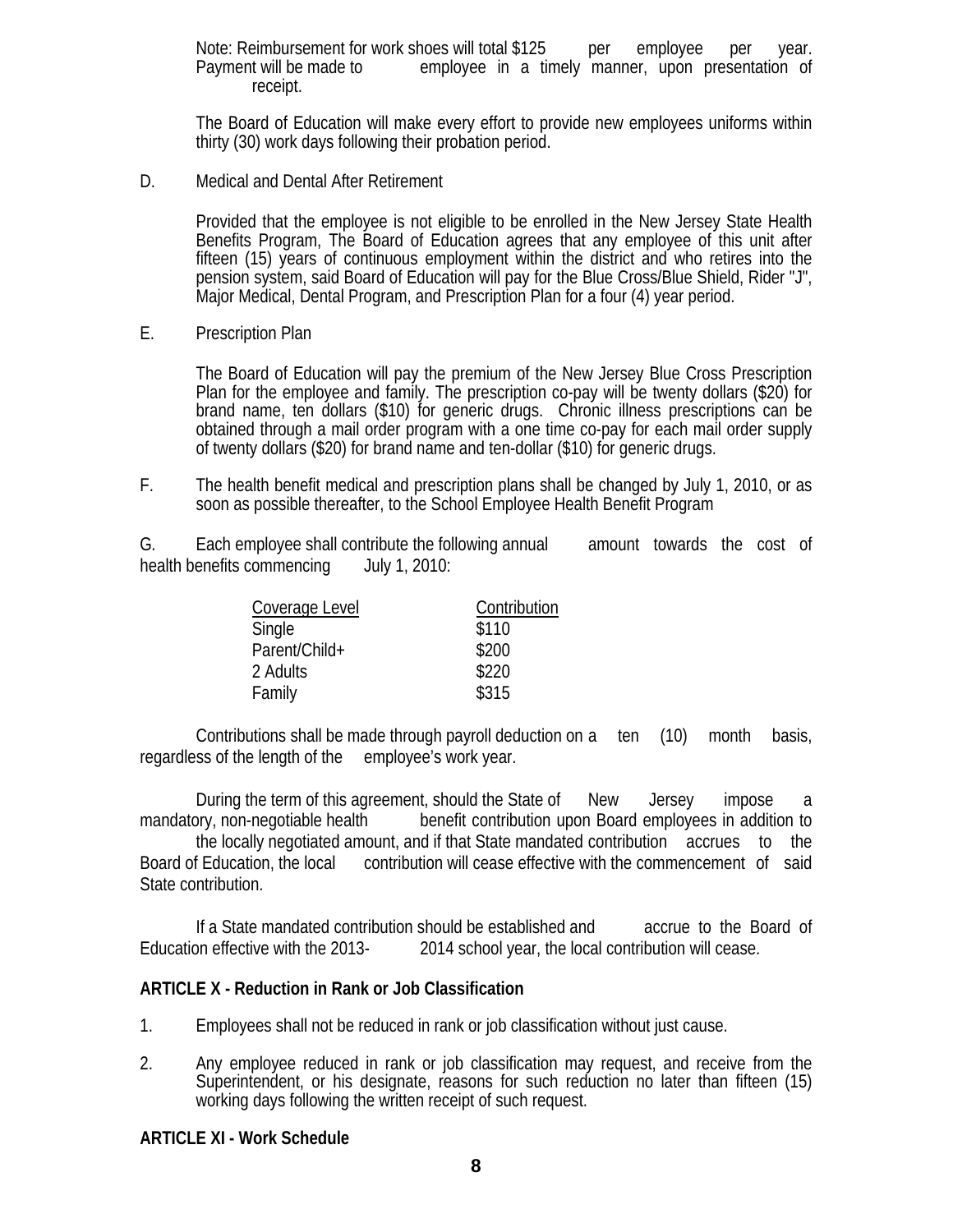#### 1. Holidays

The work year schedule of employee's holidays shall be as follows:

There will be fourteen (14) paid holidays if holiday comes under the contract period: New Year's Eve or last day before New Year's Eve, New Year's Day, Martin Luther King Day, Presidents Day, Good Friday, Easter Monday, Memorial Day, Fourth of July, Labor Day, Columbus Day, Veteran's Day, Thanksgiving Day, Christmas Eve or last day before Christmas Eve, Christmas Day.

It is agreed by all parties that the Board of Education has the right to determine the school calendar and that, in the event school is in session or the school building is open on any of the above paid holidays, a skeleton crew of custodian(s) will be expected to work at two times their regular rate of pay.

Holidays which fall on a Saturday or Sunday shall be celebrated on the preceding Friday or the following Monday unless school is in session on said day, in which case a mutual acceptable day shall be selected for the holiday observance.

Note: It is recognized that each employee will be entitled to the first day of hunting season or the Friday after Thanksgiving. Up for four (4) employees will be allowed to take the first day of hunting season.

#### 2. Work Hours

A. Day Shift

The workday shall consist of eight (8) hours excluding a 30-minute (uninterrupted) lunch period. In the event of an emergency requiring interruption of said lunch period, the employee will have an extended lunch period, which will assure a total of 30 minutes.

B. Middle and Night Shift

The workday shall consist of seven and one-half (7 1/2) hours excluding a 30 minute (uninterrupted) lunch period. Interruptions will be dealt with as the day shift.

- C. Coffee Breaks Two coffee breaks of 15 minutes will be allowed.
- D. In the event that an employee is called to work for any emergency reason such as, but not limited to, snow emergency repairs, etc., he shall be guaranteed a minimum of four (4) hours on the emergency and/or other assigned work as directed by the Facilities Supervisor. Said employee shall be paid time and onehalf for this work provided: a) the time worked shall cause his weekly hours to exceed 40 hours for day employees or exceed 37.5 hours for night employees.
- E. For Auxiliary Personnel the workday shall consist of seven (7) hours and forty-five (45) minutes. The hours will be  $7:45$  a.m. until 3:30 p.m. in the high school and the junior high school. The starting and ending times may be adjusted so as to provide adequate coverage in each school.
- 3. Overtime

Overtime is that work time over forty hours per week for day shift or 37.5 hours per week for middle and night shifts. Sick leave is no longer considered in computing weekly overtime.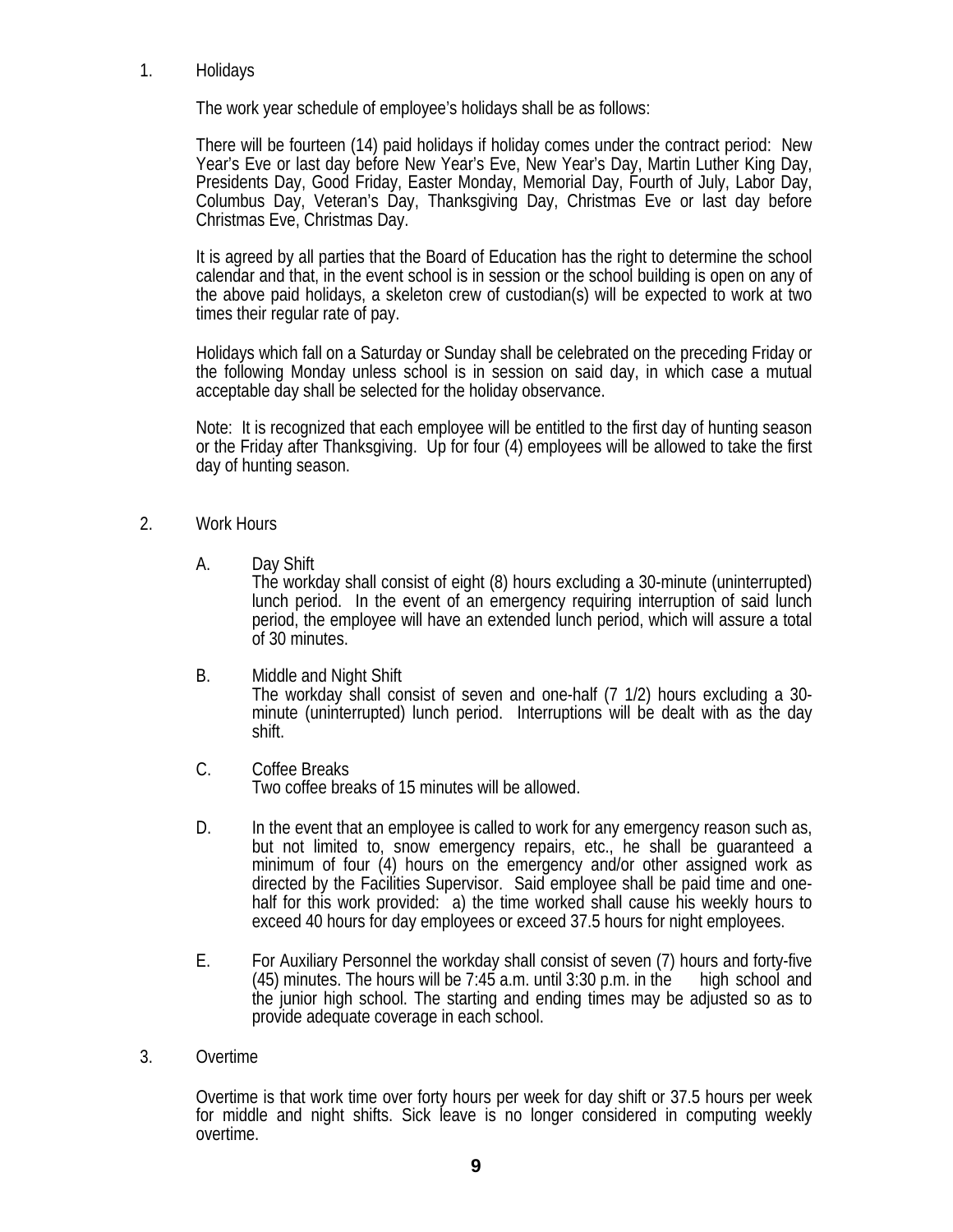A. Overtime will be allotted on rotating basis according to a seniority listing of custodial, maintenance, and auxiliary personnel. The overtime work will be offered to this list. When an employee cannot be contacted when his turn comes up for overtime work, he will not be placed at the bottom of the list, but will be given first opportunity for next overtime duty. If no employee volunteers to work, the Director of Facilities may assign an employee based upon his judgment.

The Board retains the right to have the Facilities Supervisor perform overtime services if custodians are not available.

- B. All overtime work will be at a rate of time and one-half the pro-rated hourly salary.
- C. In the absence of a substitute custodian, it is agreed that all custodians within a specific shift will cover the work area of an absent coworker within their regularly scheduled shift.

 In the event there is more than one custodian absent during a specific shift, the Facilities Supervisor for the respective building will coordinate the schedule for that time worked beyond the normal eight hour shift.

#### 4. Vacation

 Covered employees will be granted vacation time based upon successive years of service to the District.

A paid vacation of two (2) weeks will be granted after the first year of work and will be taken as approved by the Facilities Supervisor. A person working less than a year will receive one (1) day for every complete month of work as of June 30 to a maximum of ten (10) days.

A paid vacation of three (3) weeks will be granted after five (5) years of consecutive service to the district but taken in the sixth year.

A paid vacation of four (4) weeks will be granted after twelve (12) years of service but taken in the taken in the thirteenth year.

A paid five (5) week vacation will be granted after twenty (20) years of service but taken in the twenty-first year.

All vacations will be scheduled and approved by the Supervisor. Twenty-four (24) hours notice must be given by the employee for any single day vacation request. Summer vacation periods must be scheduled by June 10.

During the summer months, up to three (3) employees will be permitted to take a vacation in any given week based upon prior approval of the supervisor. In the event the supervisor determines the workload is a problem for the days requested, vacations will be granted in the order requested for the number of employees deemed appropriate.

An employee may bank up to 5 days of vacation time from one school year to the next.

#### 5. Work Week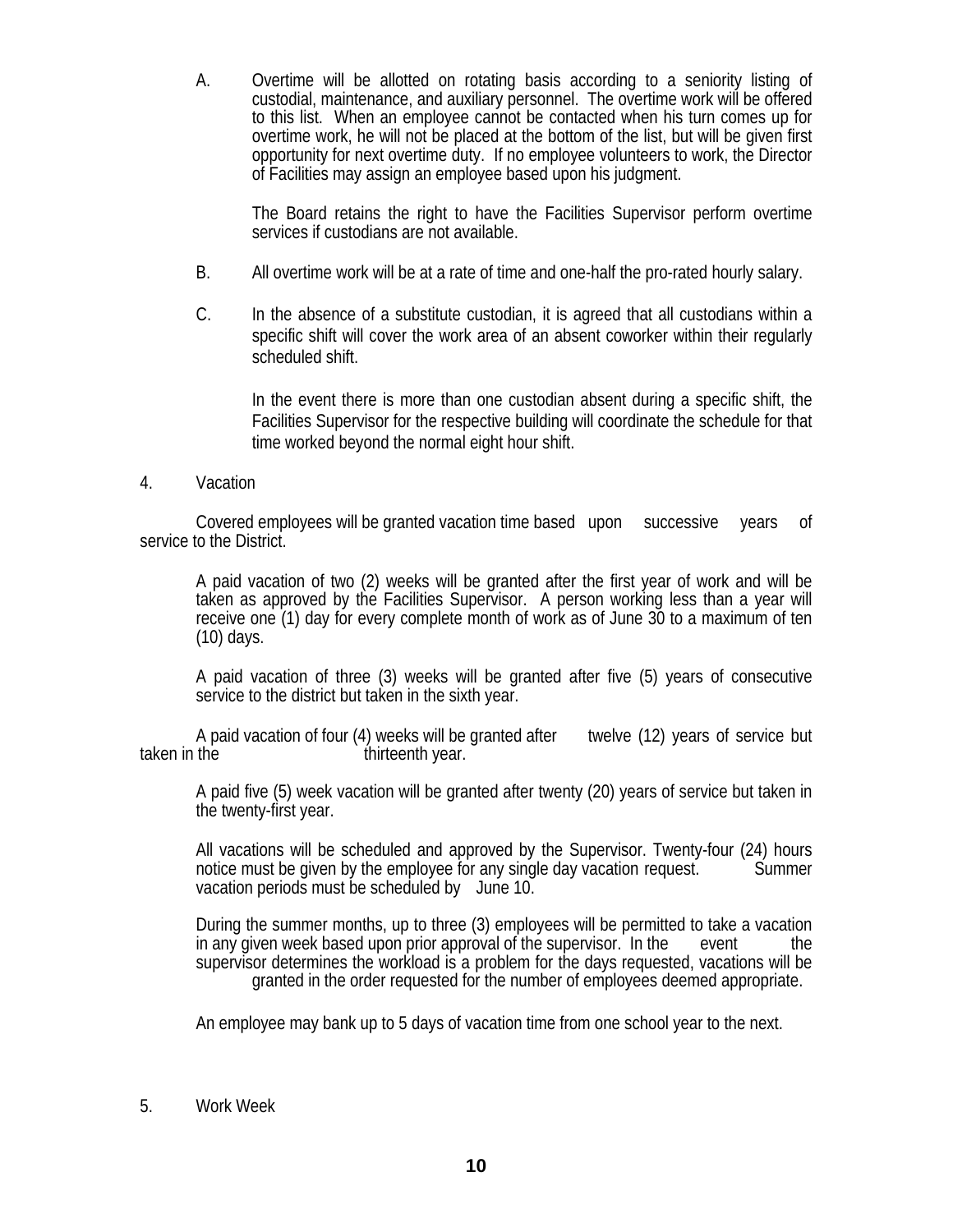The regular workweek for all full-time employees will be on Monday through Friday with the exception of those positions, which, as of September 1, 1979, are currently scheduled to work Tuesday through Saturday.

As of July 1, 2001, a regularly scheduled workweek may also include Sunday. This shift is intended to be scheduled Sunday through Thursday.

There will be two safety meeting scheduled annually for all custodian/maintenance. This meeting will be scheduled so as to accommodate all employees. The suggested time would be during the summer work schedule.

6. Transfers

Employees will not be permanently changed in shift assignments. When the Supervisor of Buildings and Grounds determines that a change in shift assignment is necessary to meet the needs of the district, regular employees may be assigned to a different shift for a period not to exceed ninety (90) days. Any such changes in shift assignments will be made in reverse order of seniority. Employees who are assigned to perform work for which they are not qualified or have not been trained, shall be entitled to request appropriate training.

- 7. Vacancies
	- A. All notices for job vacancies and/or promotions within the negotiating unit or its supervisory staff shall be posted in departmental work locations as soon as possible.
	- B. Employees who desire to apply for a vacancy in another location or another shift may file a written statement or such desire with the Superintendent or his designee.
	- C. All qualified employees covered by this Agreement shall be given adequate opportunity to make application for vacancies and no positions shall be filled until all properly submitted applications have been considered. The Board agrees to give due weight to the background and attainments of all applicants. In filling such vacancies, preference shall be given to qualified employees already employed by the Board, and when all other factors are substantially equal, length of time on the Northern Burlington County Regional School District shall be the deciding factor. Announcement of appointments within the unit or its supervisory staff will be forwarded to the Association.
	- D. Any one custodian can bid on as many areas that are vacant at any given time. If no custodian wishes to bid on an area, the new hire will receive the vacant or new area.
	- E. Within the classification of employees, certain assignments require special skills and experience. Seniority will be considered in retaining employees in circumstances where skills and experience are a determining factor only when ability and qualifications are equal.
	- F. A custodian may not bid on and accept a new assignment within six months of accepting a previous assignment.

#### **ARTICLE XII - Resignations**

1. An employee resigning from his position shall give two (2) weeks notice.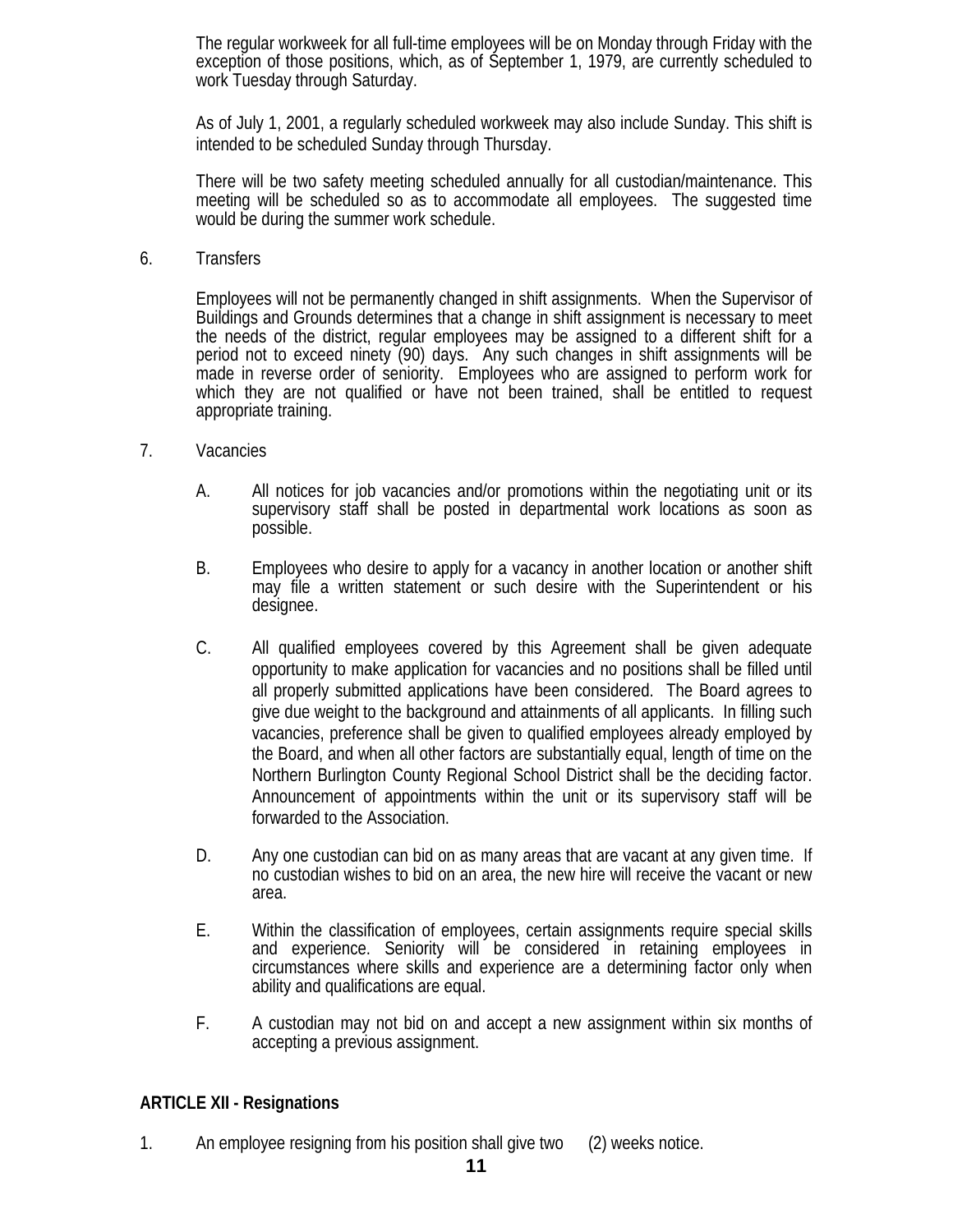# **ARTICLE XIII - Agency Shop**

#### REPRESENTATION FEE

#### A. Purpose of Fee

If a custodian/auxiliary personnel does not become a member of the Association during any school year, said employee will be required to pay a representation fee to the Association for that school year. The purpose of this fee will be to offset the employee's per capita cost of services rendered by the Association as majority representative.

#### B. Amount of Transmission of Fee

1. Notification

Prior to the beginning of each school year, the Association will notify the Board, in writing, of the amount of the regular membership dues. The representation fee to be paid by non-members will be equal to eighty-five (85) percent of that amount.

2. Payroll Deduction Schedule

The Board will deduct the representation fee in the same manner as dues are deducted from members of the Association.

C. Save-Harmless Clause

 In the development of this ARTICLE, it was the intent of both parties to comply with all State and Federal Titles and Civil Rights Laws.

The Association will hold the Board harmless in any legal action taken.

#### **ARTICLE XIV - Seniority and Job Security**

Seniority, for the purpose of this Article, shall be based upon an employee's continuous length of service with the Board.

All employees shall be considered as probationary employees for the first 180 work days of their employment. Employees may be disciplined or terminated at any time during their probationary period at the sole discretion of the Board without recourse to the grievance procedure.

Upon completion of such probationary period their seniority will be dated as of the date of the commencement of their employment.

In the event two employees commence their employment on the same date, their seniority shall be determined by alphabetical order of last name.

The Board will maintain a seniority list of employees, copies of which will be furnished to the Association.

An employee's seniority shall cease upon:

a. Resignation or retirement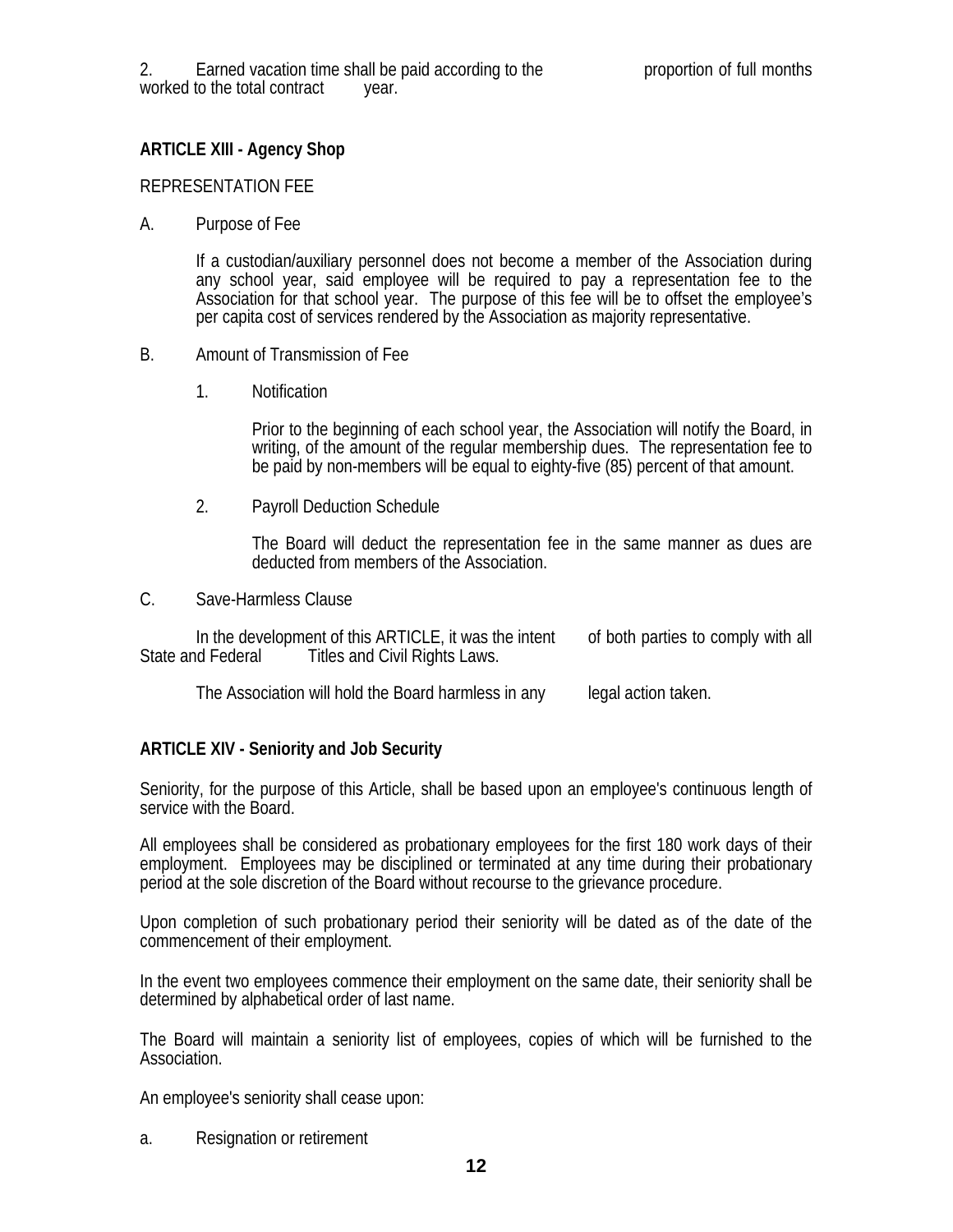- b. Discharge for cause
- c. Continuous lay-off for a period exceeding six months

Laid-off members of the Association shall be recalled to work as per the seniority list through written notice by certified mail. Failure of the laid-off employee to report for work on the date specified will be subject to removal from the seniority list. Just cause for removal from employment and removal from the seniority list shall be:

- 1. Failure to report to work for a period of three consecutive work days without notification to the Board of a justifiable excuse for such action.
- 2. Failure to report back to work immediately upon expiration of vacation, a leave of absence, or any renewal thereof.

Lay-offs will occur according to the seniority list.

Custodial employees hired on or after July 1, 1981 shall be granted forty-five (45) days after the second state testing date following initial employment to earn a Black Seal License or the employee will be terminated.

If test results are unavailable in a timely fashion, through no fault of the employee, the Board will extend the time frame until the receipt of said results.

#### **ARTICLE XV - Credit for Experience**

Employees hired before January 1 of any contract year shall be given credit for one (1) year of service in determining salary or vacation entitlement as provided in this agreement.

#### **ARTICLE XVI - Protection of Employees**

Concerning protection of employees who are injured during work, the Board refers to Workmen's Compensation as the recourse to the employee. The Board pays fully into this account for the protection of the employees of this district.

#### **ARTICLE XVII - Evaluation Process**

All observation of work performance of an employee will be conducted openly and with full knowledge of the employee. The employee will be given a copy of any evaluation or observation report, which will be in narrative form and include when pertinent:

- 1. strengths of the employee<br>2. weaknesses of the employ
- weaknesses of the employee
- 3. specific suggestions as to measure which the employee might take to improve his performance in each of the areas wherein weaknesses have been indicated.

No material derogatory to an employee's conduct, service, character or personality shall be placed in his personal file unless the employee has had an opportunity to review the material. Employees will initial said material indicating only that he has seen it. He may then, if he chooses, attached his own related comments to such evaluation or observation.

No employee will be given an adverse evaluation without just cause.

Each employee will be given a copy of his/her evaluations upon request.

#### ARTICLE XVIII – Dismissal Procedure

1. An employee, who due to poor job performance, who has received an unsatisfactory evaluation shall be placed on probation for 30 days.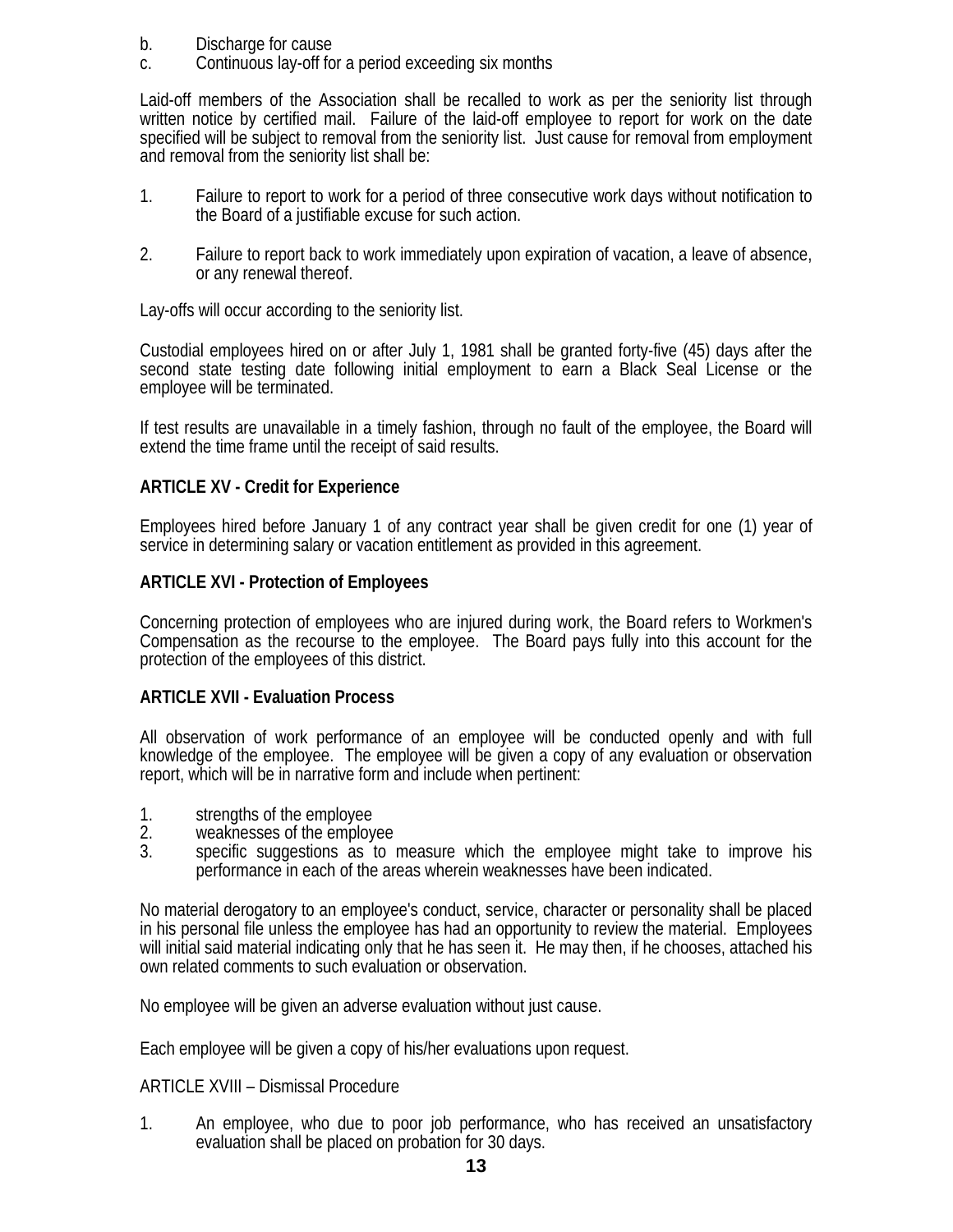- 2. Improvement must be apparent and completely acceptable within the thirty-day working period. Failure to satisfactorily perform the job assignment as expected may result in a recommendation for dismissal.
- 3. An employee, who repeatedly uses all, or exceeds the available amount of annual or accumulated sick leave, based upon an individual case-by-case review, may be subject to progressive discipline consisting of an oral reprimand, a written reprimand, and suspension without pay of one (1) or more days. Based upon the severity of the problem, the initial level of discipline may exceed an oral warning. Continued abuse of sick leave may result in a recommendation for termination.
- 4. Improvement in the employee's attendance pattern must be apparent and acceptable within a sixty (60) day working period following the implementation of any disciplinary actions.
- 5. Dismissal due to poor job performance shall follow the above procedure. It is specifically understood that the Board has the right and responsibility to take any retention in matters other than job performance.

#### **ARTICLE XIX - Miscellaneous Provisions**

 $\ddot{\phantom{a}}$ 

A. This Agreement shall be effective July 1, 2010 and continue in full force and effect until June 30, 2013.

B. Schedule of Salaries –

| <b>Step</b>                                                                                         | 2010-2011    | <b>Step</b> | 2011-2012    | <b>Step</b> | 2012-2013    |  |
|-----------------------------------------------------------------------------------------------------|--------------|-------------|--------------|-------------|--------------|--|
| $A-1$                                                                                               | \$<br>29,618 | $A-1$       | \$<br>30,453 | $A-1$       | \$<br>30,985 |  |
| $B-2$                                                                                               | \$<br>29,932 | $B-2$       | \$<br>30,767 | $B-2$       | \$<br>31,299 |  |
| $C-3$                                                                                               | \$<br>30,464 | $C-3$       | \$<br>31,081 | $C-3$       | \$<br>31,613 |  |
| $D-4$                                                                                               | \$<br>31,022 | $D-4$       | \$<br>31,639 | $D-4$       | \$<br>32,171 |  |
| $E-5$                                                                                               | \$<br>31,609 | $E-5$       | \$<br>32,226 | $E-5$       | \$<br>32,758 |  |
| $F-6$                                                                                               | \$<br>32,196 | $F-6$       | \$<br>32,813 | $F-6$       | \$<br>33,345 |  |
| $G-7$                                                                                               | \$<br>32,783 | $G-7$       | \$<br>33,400 | $G-7$       | \$<br>33,932 |  |
| $H-8$                                                                                               | \$<br>33,375 | $H-8$       | \$<br>33,992 | $H-8$       | \$<br>34,524 |  |
| $I-9$                                                                                               | \$<br>34,148 | $-9$        | \$<br>34,765 | $I-9$       | \$<br>35,297 |  |
| $J-10$                                                                                              | \$<br>35,679 | $J-10$      | \$<br>36,296 | $J-10$      | \$<br>36,828 |  |
| $K-11$                                                                                              | \$<br>37,929 | $K-11$      | \$<br>38,546 | $K-11$      | \$<br>39,078 |  |
| $L-12$                                                                                              | \$<br>38,427 | $L-12$      | \$<br>39,044 | $L-12$      | \$<br>39,576 |  |
| $M-13$                                                                                              | \$<br>38,806 | $M-13$      | \$<br>39,423 | $M-13$      | \$<br>39,955 |  |
| $N-14$                                                                                              | \$<br>39,186 | $N-14$      | \$<br>39,803 | $N-14$      | \$<br>40,335 |  |
| $O-15$                                                                                              | \$<br>39,504 | $O-15$      | \$<br>40,121 | $O-15$      | \$<br>40,653 |  |
| $P-16$                                                                                              | \$<br>40,864 | $P-16$      | \$<br>41,481 | $P-16$      | \$<br>42,013 |  |
| $Q-17$                                                                                              | \$<br>41,399 | $Q-17$      | \$<br>41,991 | $Q-17$      | \$<br>42,525 |  |
| $P-18$                                                                                              | \$<br>41,865 | $P-18$      | \$<br>42,507 | $P-18$      | \$<br>43,100 |  |
| OG-19                                                                                               | \$<br>43,341 | OG-19       | \$<br>43,991 | OG-19       | \$<br>44,641 |  |
| NOTE. All ample uses move up ano $(4)$ step seek vees with the execution of these an an OC step. No |              |             |              |             |              |  |

#### **Custodians**

**NOTE: All employees move up one (1) step each year with the exception of those on an OG step. No employee moves to the OG step.** 

**Maintenance**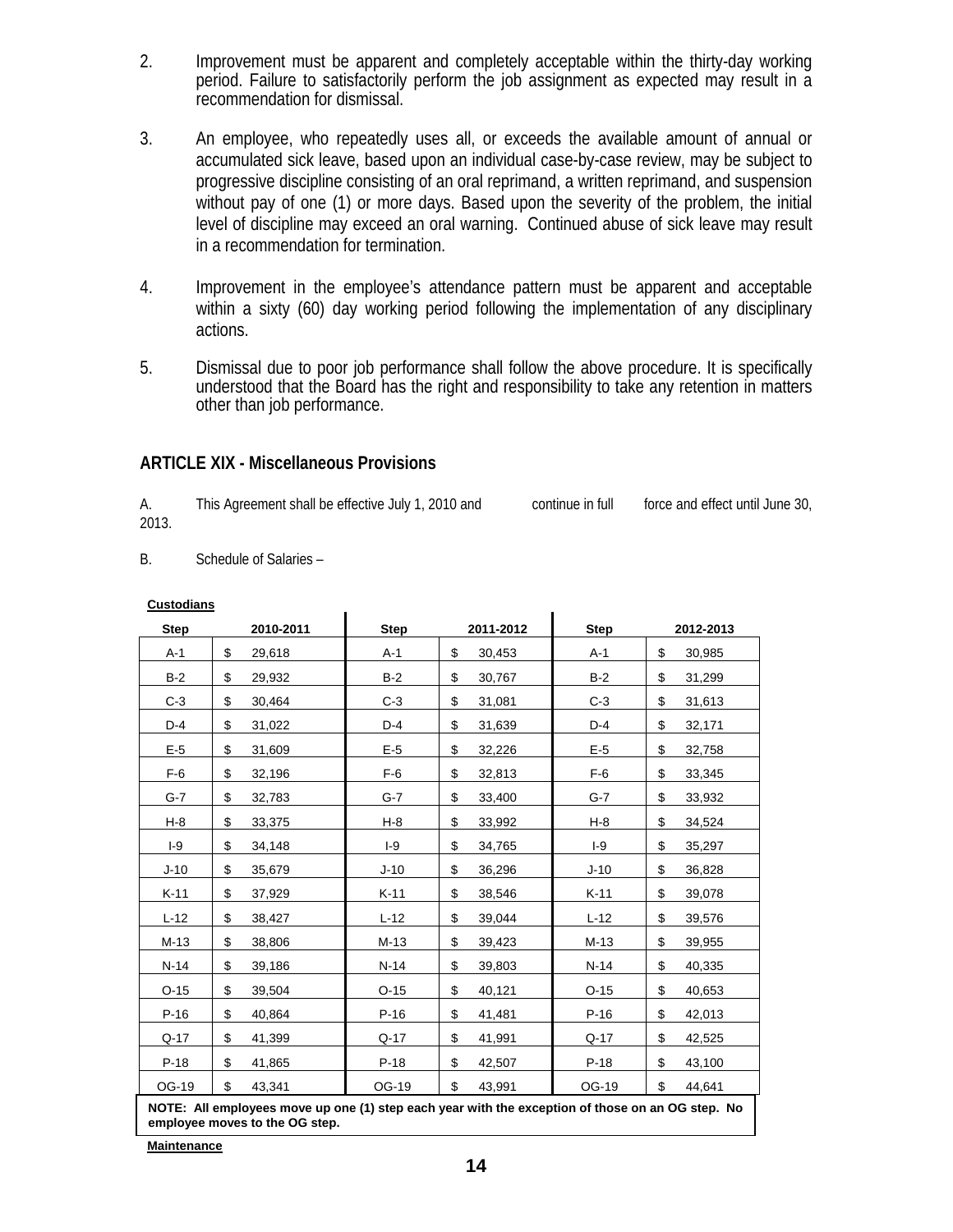| <b>Step</b>    | 2010-2011    | <b>Step</b> | 2011-2012    | <b>Step</b> | 2012-2013    |
|----------------|--------------|-------------|--------------|-------------|--------------|
| 1              | \$<br>39,127 | $A-1$       | \$<br>39,743 | A-1         | \$<br>40,278 |
| 2              | \$<br>39,627 | $B-2$       | \$<br>40,243 | $B-2$       | \$<br>40,778 |
| 3              | \$<br>40,152 | $C-3$       | \$<br>40,768 | $C-3$       | \$<br>41,303 |
| 4              | \$<br>40,891 | $D-4$       | \$<br>41,507 | $D-4$       | \$<br>42,042 |
| 5              | \$<br>41,665 | $E-5$       | \$<br>42,281 | $E-5$       | \$<br>42,816 |
| 6              | \$<br>42,547 | $F-6$       | \$<br>43,163 | $F-6$       | \$<br>43,698 |
| $\overline{7}$ | \$<br>43,409 | $G-7$       | \$<br>44,025 | $G-7$       | \$<br>44,560 |
| 8              | \$<br>44,488 | $H-8$       | \$<br>45,104 | $H-8$       | \$<br>45,639 |
| 9              | \$<br>45,566 | $I-9$       | \$<br>46,182 | $I-9$       | \$<br>46,717 |
| 10             | \$<br>46,644 | $J-10$      | \$<br>47,260 | $J-10$      | \$<br>47,795 |
| 11             | \$<br>47,723 | $K-11$      | \$<br>48,339 | K-11        | \$<br>48,874 |
| OG             | \$<br>51,135 | $L-12$      | \$<br>52,035 | $L-12$      | \$<br>52,935 |

 $\blacksquare$ 

Ï

**NOTE: All employees move up one (1) step each year with the exception of those on an OG step. No employee moves to the OG step.** 

- C. Schedule of Additional Compensation
	- 1. All custodians who hold Black Seal License will receive an additional \$825.00 annually.
	- 2. Custodians who are regularly assigned to night shift for the full contract year shall receive an additional \$1,000.00.
	- 3. Custodians who are regularly assigned to a Sunday shift for the full contract year shall receive an additional \$1,250 per year.
	- 4. The Board agrees to pay, at the appropriate step on the custodial guide, any 10-month employee who may be hired on a temporary basis during the summer, for regular custodial work. Said salary shall commence upon the date of employment. No additional benefits shall accrue to these temporary positions.
	- 5. Auxiliary Personnel will be paid in accordance with the salary schedules adopted by the Board and incorporated into this Agreement.
	- 6. If the Board of Education requires any custodian to have a license or certification (i.e. heating, cooling, plumbing, electrical, pesticide) to perform said job, the Board of Education will pay for the classes to secure the license.
	- 7. Summer rate of pay for ten-month employees will be \$12.50 per hour.
	- 8. The Board of Education, at its discretion, shall appoint two (2) custodians as night crew leaders. One shall be at **the middle school and the other at the high school. They** shall serve as night crew leaders under supplemental contracts effective September 1 through June 30 of each year. During the ten (10) month period, they shall receive additional compensation equal to ten percent (10%) of their pro-rated regular base salary.

#### **RATIFICATION**

The Board of Education and the Association have caused this Agreement to be signed by their respective Presidents and included in the official minutes of the Board of Education Proceedings.

THE BOARD OF EDUCATION OF THE NORTHERN BURLINGTON COUNTY REGIONAL SCHOOL DISTRICT